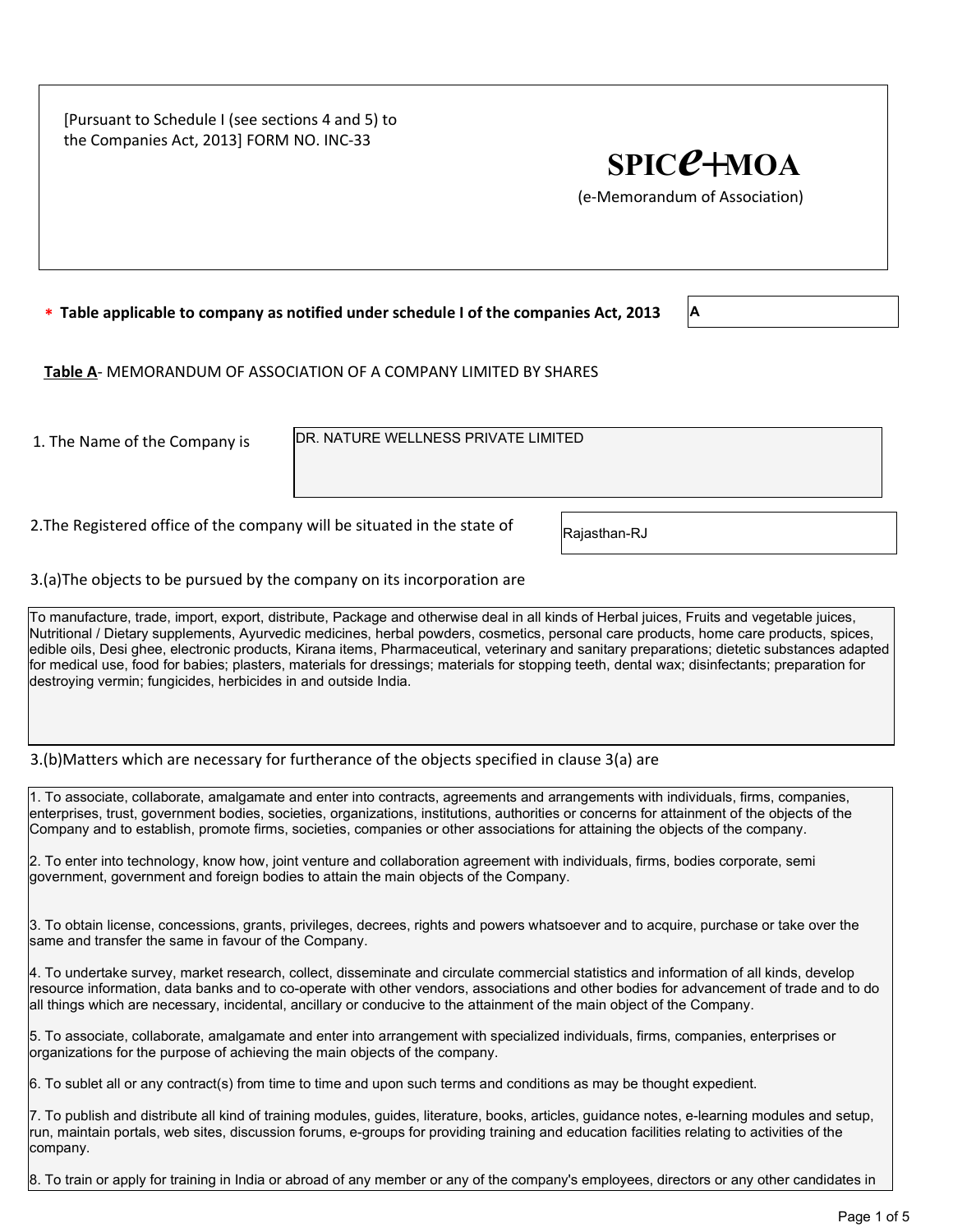the interest of or for the furtherance of the company's activity.

9 To give expert technical, financial and managerial advice to other persons or entities engaged in similar activity and to promote, counsel and to protect and promote their interests.

10. To organize, conduct and participate in local, national and international trade fairs, sales exhibitions, seminars,

11 To open an account or accounts with any banks or bankers and to pay into and to withdraw money from such account or accounts whether they be in credit.

12. To invest any surplus monies or funds of the company which are not required immediately.

13 Subject to the provisions of the Companies Act, 2013, to borrow or secure the payment of money by raising loans from banks, financial institutions or any other parties or individuals in such manner as the company shall think fit and in particular, by the issue of debenture stocks, bonds, obligations, notes and securities of all kinds and to frame, constitute and secure the same as may seem expedient with full power to make the same transferable by delivery or by instrument of transfer or otherwise, and either perpetual or terminable, and either redeemable or otherwise, and to charge or secure the same by trust deeds, or otherwise, on the undertaking of the company or upon any specific property and rights, present and future of the company (including and if thought fit, uncalled capital) or otherwise however.

14. To advance money and assets of all kinds upon such terms as may be thought fit provided that the company shall not carry on banking as defined by the Banking Regulation Act, 1949 and subject to the provisions of the Companies Act, 2013 and directives of the Reserve Bank of India.

15. Subject to the provisions of the Companies Act, 2013, to give guarantee(s) in the nature of corporate guarantee or financial guarantee or performance guarantee or indemnities for the payment of money or the performance of contract or obligation by any person or company to secure or undertake in any way the repayment of money, or advanced to or the liabilities incurred by any person or company, and to assist any person, firm or company.

16. To draw, make, accept, endorse, discount, execute, issue and negotiate bills of exchange, promissory notes, bills of lading, warrants, debentures and other negotiable or transferable instruments.

17. To manage, improve, develop, deal, buy, sell, mortgage, charge, contract, break or partition any immovable property of others or belonging to the company.

18. To acquire and undertake the whole or any part of the existing assets and liabilities of any person or firm or company, carrying on or engaged in any activity in which the Company is authorized to carry on or possessing any property or assets suitable for the purpose of business of the Company.

19. To sell, improve, manage, develop, exchange, lease, mortgage, dispose off, turn to account or otherwise deal with all or any part or parts of the real and personal property and rights of the company.

20. To enter into partnership or into any arrangement for sharing profits, union of interest, joint venture, reciprocal concession or cooperation with any person or firm or company carrying on, or engaged in, or about to carry on any transactions which this company is authorized to carry on and to take or otherwise acquire and hold shares or stock in or securities of and to subsidies or otherwise assist any similar company and to sell, hold, reissue with or without guarantee, or otherwise deal with such shares or securities.

21. To enter into any arrangements with the government or authority; supreme, municipal, local or otherwise or any person or company that may seem conducive to the objects of the company or any of them and to obtain from any such government, authority, persons or company any rights, privileges, charters, concessions, which the company may seem fit and desirable to obtain to carry out, exercise and comply therewith.

22. To apply for, promote and obtain any act, charter, order, regulations, privilege, concession, license or authorization of any government, state, municipality or any authority or corporation or any public body which may be empowered to grant, for enabling the company carry on its objects or for extending any of the powers of the Company or for effecting any modification of the company's constitution or for any other purpose which may seem expedient and to oppose any bills, proceedings, applications, which may seem calculated, directly or indirectly, to prejudice the company's interest and to appropriate any of the company's shares, debentures or other securities and assets to defray the necessary cost, charges and expenses thereof.

23. To establish, promote, subsidies and/or assist any company or companies, association or other concern for the purpose of setting up any industry or running any industrial undertaking, acquiring any property of the company in connection with the main object of the company.

24. To give to any person, firm or body incorporated or unincorporated, whether in India or elsewhere, technical information, patents, designs, know-how, processes useful for the business of the company.

25. To promote or concur in promoting other similar company for the purpose of acquiring all or any of the properties, and liabilities of this company or for purpose which may seem directly to advance the objects of this company.

26. To procure the incorporation, registration or other recognition of the company in any country, state or place outside India and to establish and maintain local registers and branch places in any part of the world subject to law in force.

27. To receive from member(s) or directors of the company deposit at interest and to advance money and in particular, to customers, employees, agents and other persons with the company, but not to carry on banking as defined under the Banking Regulation Act, 1949.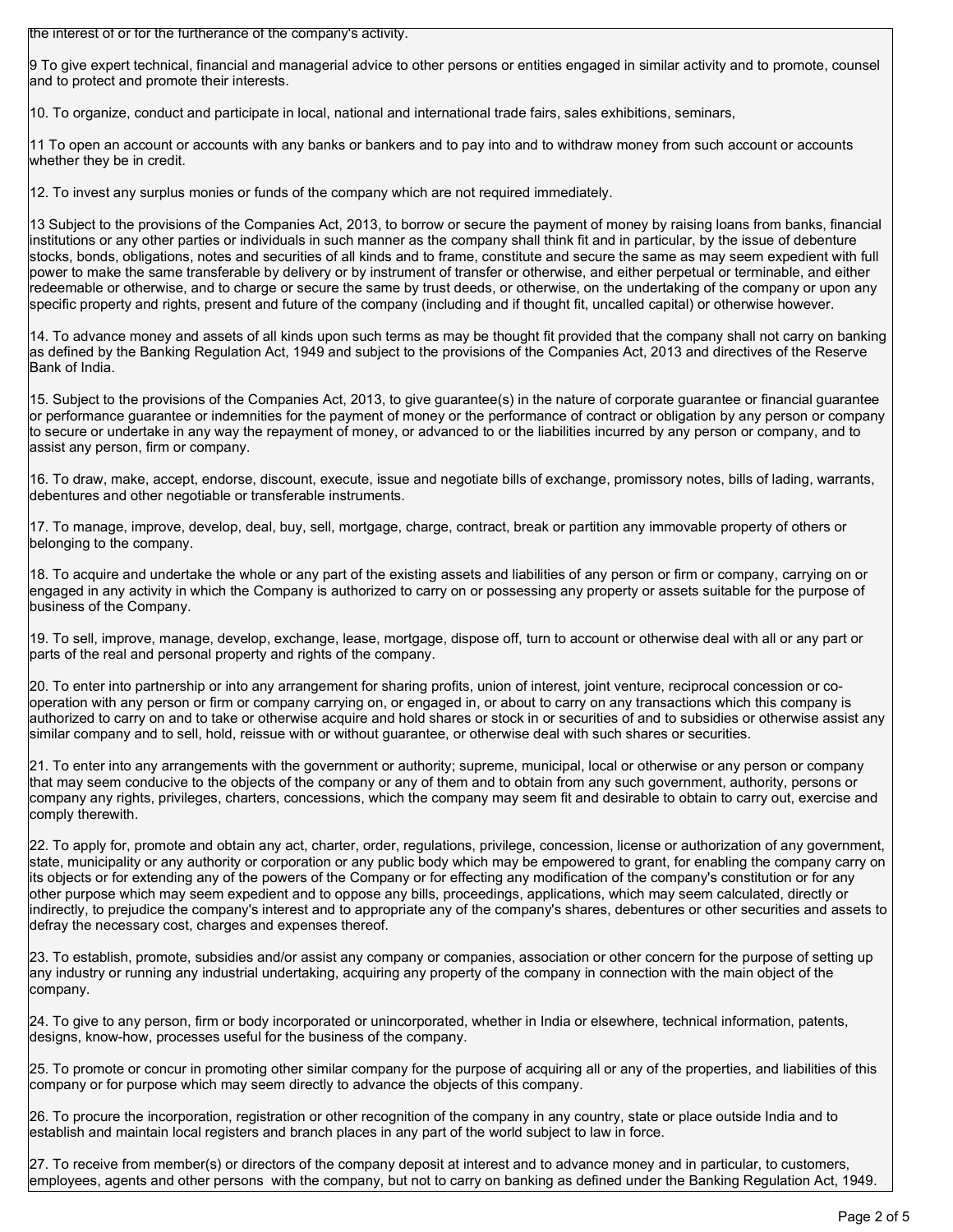28. To establish the agency of any subsidiary company or companies and to enter into any arrangement with such subsidiary company for taking the profits and sharing the losses of any branch so carried on or guaranteeing its liabilities or to make any other arrangement which may seem desirable with reference to any branch and to appoint directors or managers of any subsidiary company, or of any other company in which this company is or may be interested and to take part in the management, supervision and control of the operations of any company or undertaking and for the purpose mentioned herein, to appoint and remunerate any directors, trustees, accountants or other experts or agents.

29. With the permission of appropriate authorities to undertake and execute any trust, the undertaking of which may seem to the company desirable and either gratuitously.

30. To dedicate, present or otherwise dispose of either voluntarily or for value, any property of the company deemed to be of national, public or local interest, to any national trusts, public body, museum, corporation or authority or any trustee for or on behalf of any of the same or of the public.

31. To remunerate the directors, officials and employees of the company and others out of or in proportion to the returns or profits or otherwise as the company may think proper, to formulate and carry into effect any scheme for sharing the profits with employees or any of them, to grant pensions or gratuities to the employees or ex-employees or relatives, connections or dependents of any such person or persons having dealings with the company, and to establish or support associations, institutions, clubs, funds and trusts calculated to benefit any such person or persons dealing with the company or otherwise to advance the interests of its members.

32. To enter into such arrangements as the company may think proper with any public authority for building chawls and tenements either for the employees upon such terms as the company may think proper.

 $|33$ . To sell, dispose off or transfer the property and undertaking of the company or any part thereof for any consideration which the company may deem fit to accept and in particular for shares, debenture stocks, bonds, or securities, of any other company having objects altogether or in part similar to those of this company.

34. To create any reserve fund, investment fund, sinking fund, insurance fund or any other special fund, whether for depreciation or for repairing, improving, extending or maintaining any of the properties of the company or for any other purpose which may seem calculated to benefit the company.

35. To place, reserve or to distribute as bonus shares among the members, or otherwise to apply profits and reserves as the company may from time to time think fit.

36. To adopt such means of making known the activities of the company as may seem expedient and in particular, by advertising in the press, by circulars, by purchase and exhibition of works of art or interest, by publication of books and periodicals and by granting prizes, rewards and donations.

37. To aid, peculiarly or otherwise, any association, body or movement having for any object, the solution, settlement or surmounting of industrial or labour problems of the promotion of industry or trade.

38. To amalgamate, reconstruct (internal or external), restructure, merge, demerge, spin off, enter into any partnership or partially amalgamate with or acquire an interest in any other company, person or firm, or enter into any arrangement for sharing profits, or for cooperation or for limiting competition, or for mutual assistance, with any such person, firm or company, or to acquire and carry on any other activity auxiliary to the main object of the company or connected therewith or which may seem to the company capable of being conveniently carried on in connection with the above, or calculated directly or indirectly to enhance the value of or render more profitable any of the company's property or activities and to give or accept by way of consideration for any of the acts or things aforesaid, or property acquired, any shares, debentures, debenture-stock, securities, cash or any other property or assets, by whatever name called, that may be agreed upon and to hold and retain or sell, mortgage and deal with any shares, debentures, debenture-stock, securities, cash or other assets or property so received.

39. To distribute any of the properties or assets of the company amongst the members in cash or kind, subject to the provisions of the Companies Act, 2013 in the event of the winding up.

40. To carry out activities either in off line mode or online mode or both.

41.To carry on in India or elsewhere the business of buying, selling, reselling importing, exporting, transporting, storing, developing, promoting, marketing or supplying of goods, and to act as broker, trader, agent, C & F agent, distributor, representative, franchiser, consultant, collaborator, stockist,liasioner, job worker etc.To carry on the business as consultancy, advisory and all related services in all areas of information technology including computer hardware and software, data communication, telecommunications, like maintenance of telecom network, activities of the cable operator, activities of providing internet access by the operator of the wired infrastructure, activities of internet access by the operator of the wireless infrastructure, activities of maintaining and operating pageing, cellur and other telecommunication networks.

4.The liability of the member(s) is limited and this liability is limited to the amount unpaid, if any, on the shares held by them.

5. The share capital of the company is  $\vert$   $\vert$  500,000.00  $\vert$  rupees, divided into,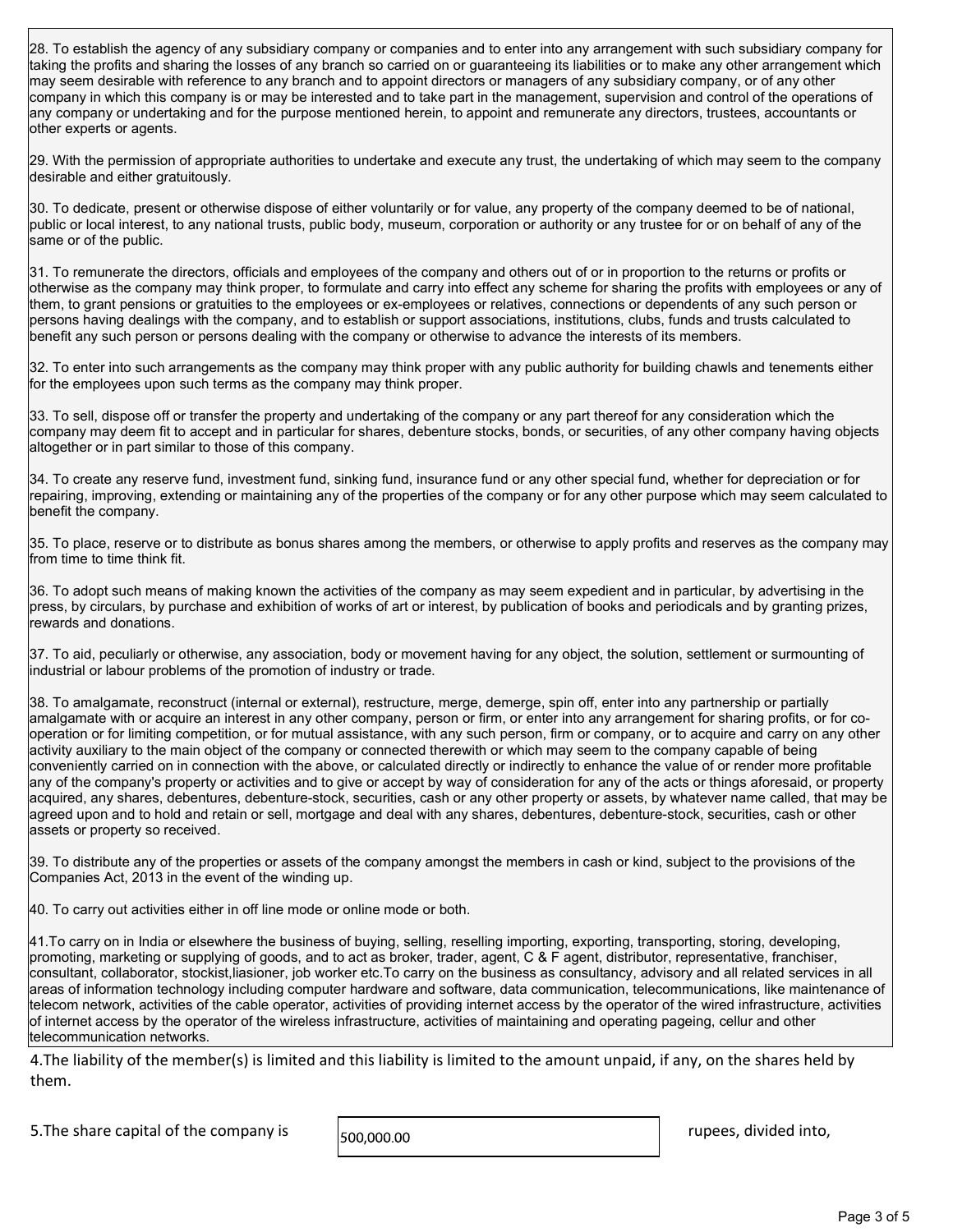| 50,000.00 | Equity | Ishares of | 10.00 | rupees each | l.and |
|-----------|--------|------------|-------|-------------|-------|
|           |        |            |       |             |       |

- $6 \times \boxtimes$  We, the several persons, whose names and addresses are subscribed, are desirous of being formed into a company in pursuance of this memorandum of association, and we respectively agree to take the number of shares in the capital of the company set against our respective names:
	- I, whose name and address is given below, am desirous of forming a company in pursuance of this memorandum of association and agree to take all the shares in the capital of the company (Applicable in case of one person company):